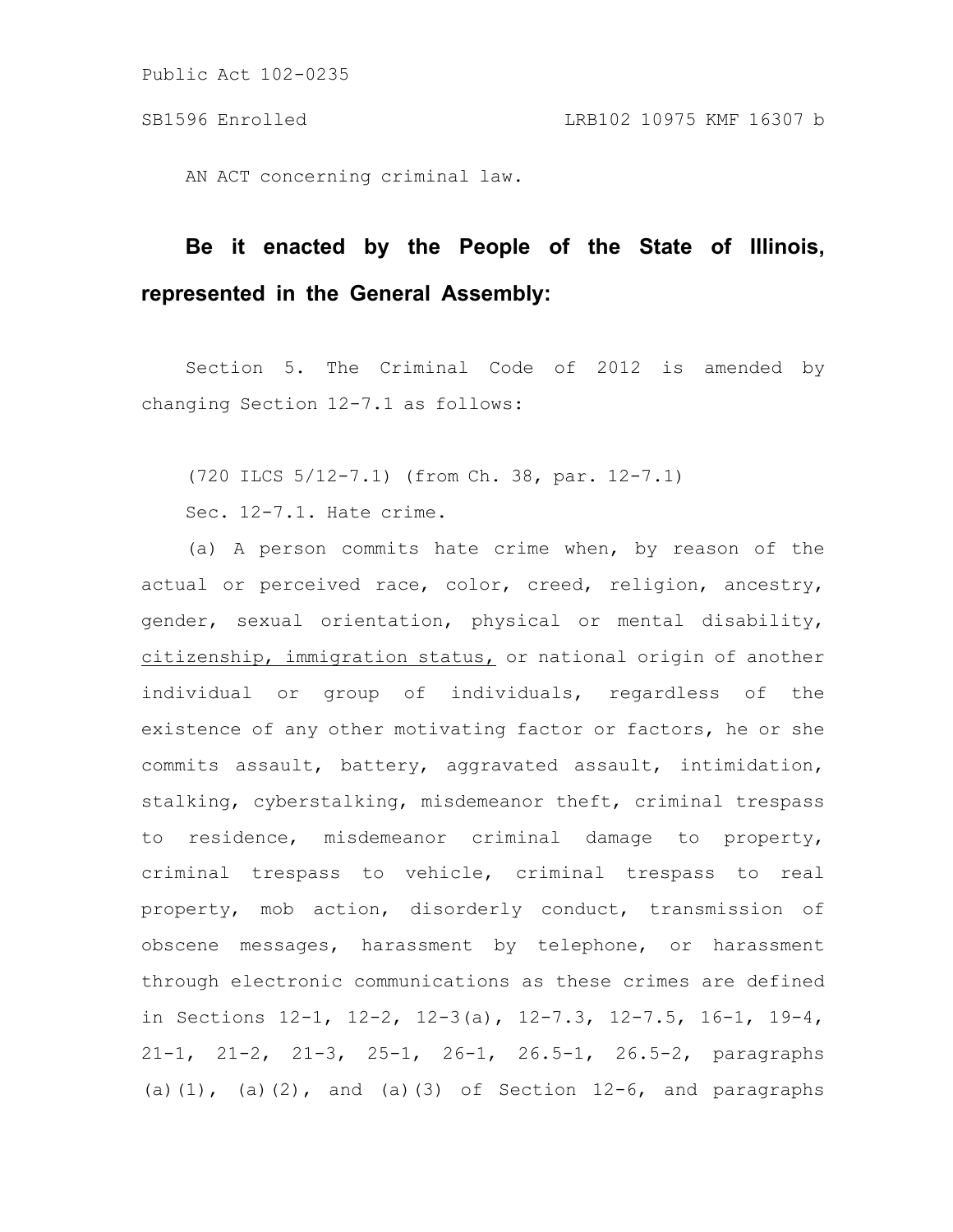(a)(2) and (a)(5) of Section  $26.5-3$  of this Code, respectively.

(b) Except as provided in subsection (b-5), hate crime is a Class 4 felony for a first offense and a Class 2 felony for a second or subsequent offense.

(b-5) Hate crime is a Class 3 felony for a first offense and a Class 2 felony for a second or subsequent offense if committed:

(1) in, or upon the exterior or grounds of, a church, synagogue, mosque, or other building, structure, or place identified or associated with a particular religion or used for religious worship or other religious purpose;

(2) in a cemetery, mortuary, or other facility used for the purpose of burial or memorializing the dead;

(3) in a school or other educational facility, including an administrative facility or public or private dormitory facility of or associated with the school or other educational facility;

(4) in a public park or an ethnic or religious community center;

(5) on the real property comprising any location specified in clauses (1) through (4) of this subsection (b-5); or

(6) on a public way within 1,000 feet of the real property comprising any location specified in clauses (1) through (4) of this subsection (b-5).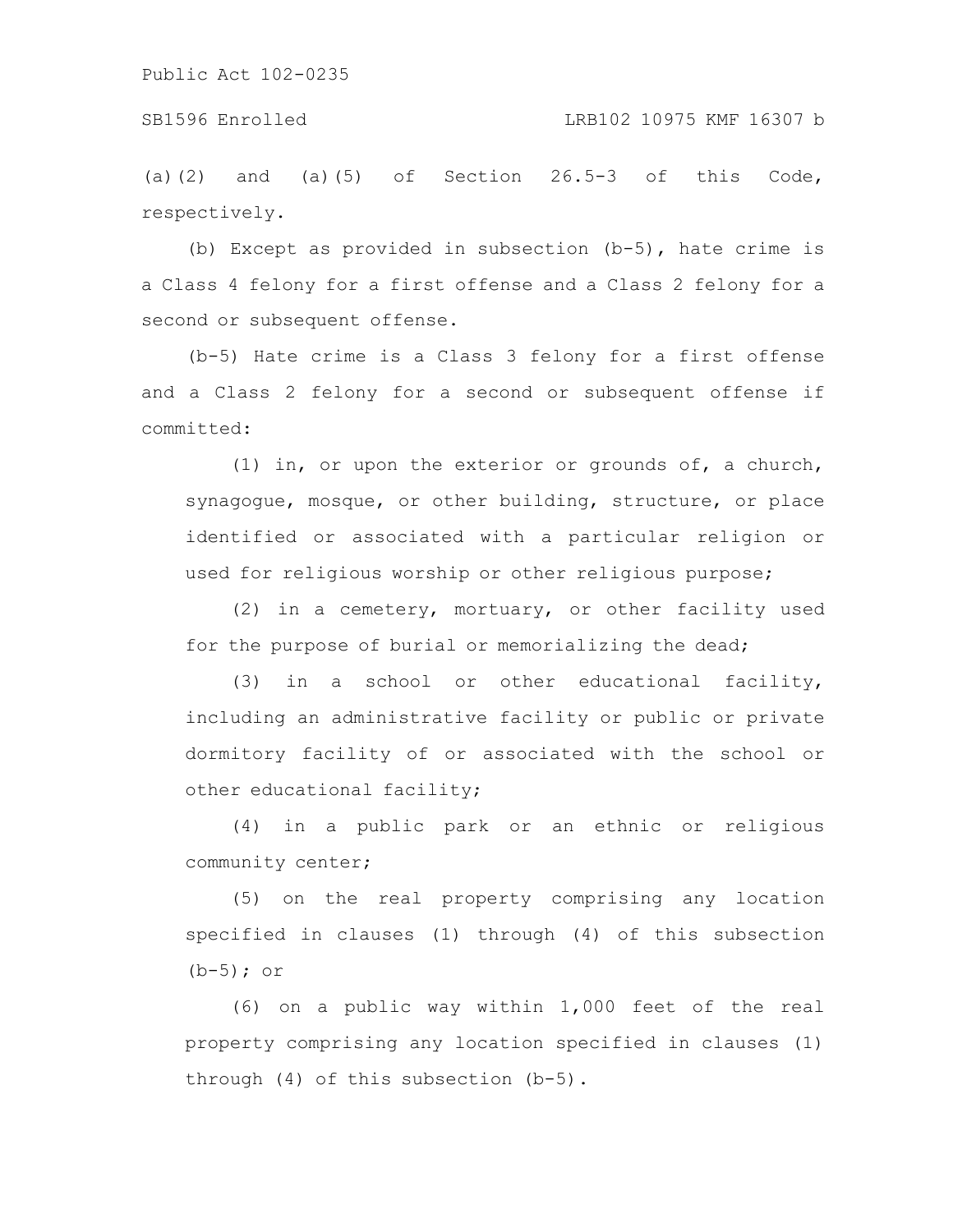## SB1596 Enrolled LRB102 10975 KMF 16307 b

(b-10) Upon imposition of any sentence, the trial court shall also either order restitution paid to the victim or impose a fine in an amount to be determined by the court based on the severity of the crime and the injury or damages suffered by the victim. In addition, any order of probation or conditional discharge entered following a conviction or an adjudication of delinquency shall include a condition that the offender perform public or community service of no less than 200 hours if that service is established in the county where the offender was convicted of hate crime. In addition, any order of probation or conditional discharge entered following a conviction or an adjudication of delinquency shall include a condition that the offender enroll in an educational program discouraging hate crimes involving the protected class identified in subsection (a) that gave rise to the offense the offender committed. The educational program must be attended by the offender in-person and may be administered, as determined by the court, by a university, college, community college, non-profit organization, the Illinois Holocaust and Genocide Commission, or any other organization that provides educational programs discouraging hate crimes, except that programs administered online or that can otherwise be attended remotely are prohibited. The court may also impose any other condition of probation or conditional discharge under this Section. If the court sentences the offender to imprisonment or periodic imprisonment for a violation of this Section, as a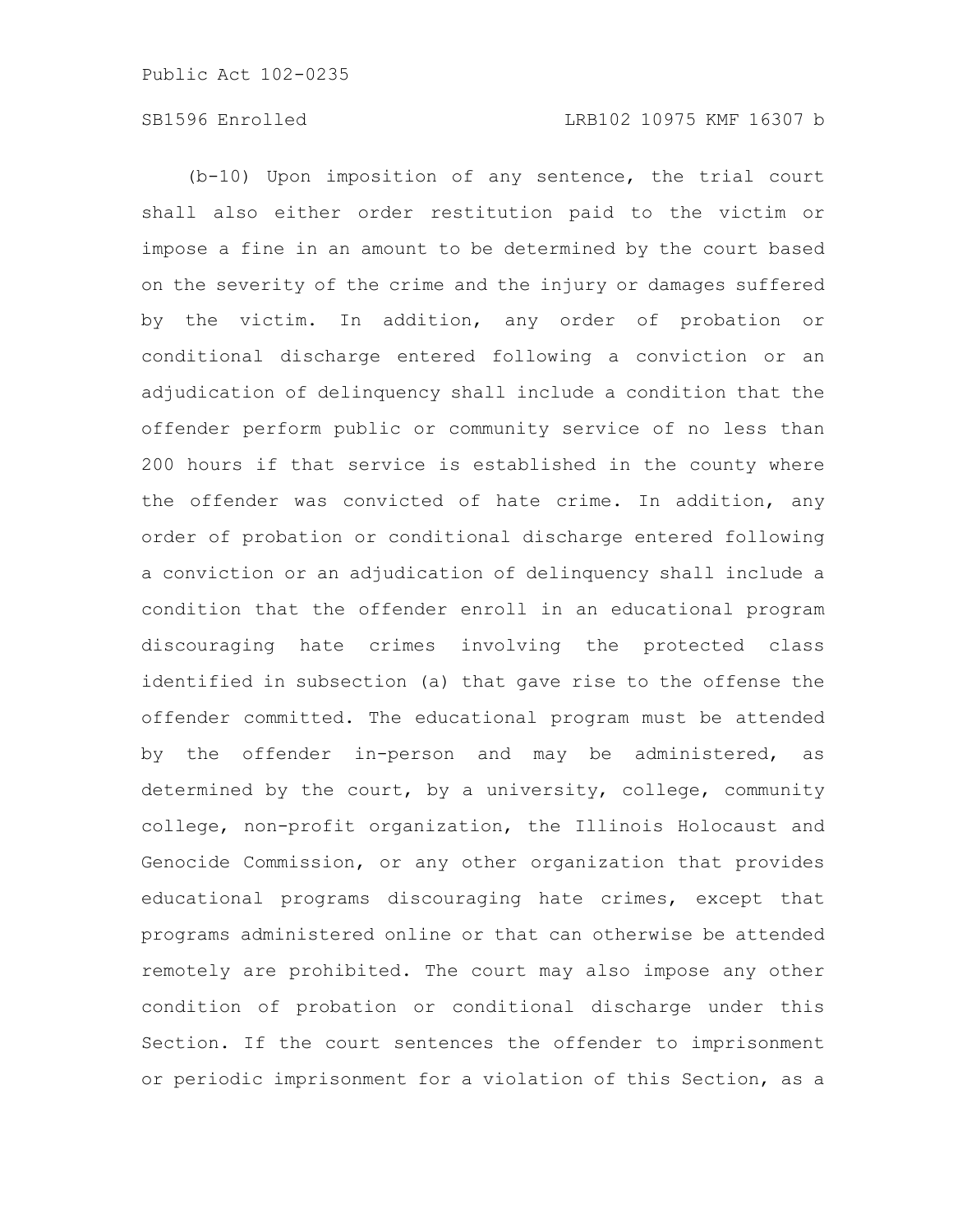## SB1596 Enrolled LRB102 10975 KMF 16307 b

condition of the offender's mandatory supervised release, the court shall require that the offender perform public or community service of no less than 200 hours and enroll in an educational program discouraging hate crimes involving the protected class identified in subsection (a) that gave rise to the offense the offender committed.

(c) Independent of any criminal prosecution or the result of a criminal prosecution, any person suffering injury to his or her person, damage to his or her property, intimidation as defined in paragraphs (a)(1), (a)(2), and (a)(3) of Section 12-6 of this Code, stalking as defined in Section 12-7.3 of this Code, cyberstalking as defined in Section 12-7.5 of this Code, disorderly conduct as defined in paragraph (a)(1) of Section 26-1 of this Code, transmission of obscene messages as defined in Section 26.5-1 of this Code, harassment by telephone as defined in Section 26.5-2 of this Code, or harassment through electronic communications as defined in paragraphs (a)(2) and (a)(5) of Section 26.5-3 of this Code as a result of a hate crime may bring a civil action for damages, injunction or other appropriate relief. The court may award actual damages, including damages for emotional distress, as well as punitive damages. The court may impose a civil penalty up to \$25,000 for each violation of this subsection (c). A judgment in favor of a person who brings a civil action under this subsection (c) shall include attorney's fees and costs. After consulting with the local State's Attorney, the Attorney